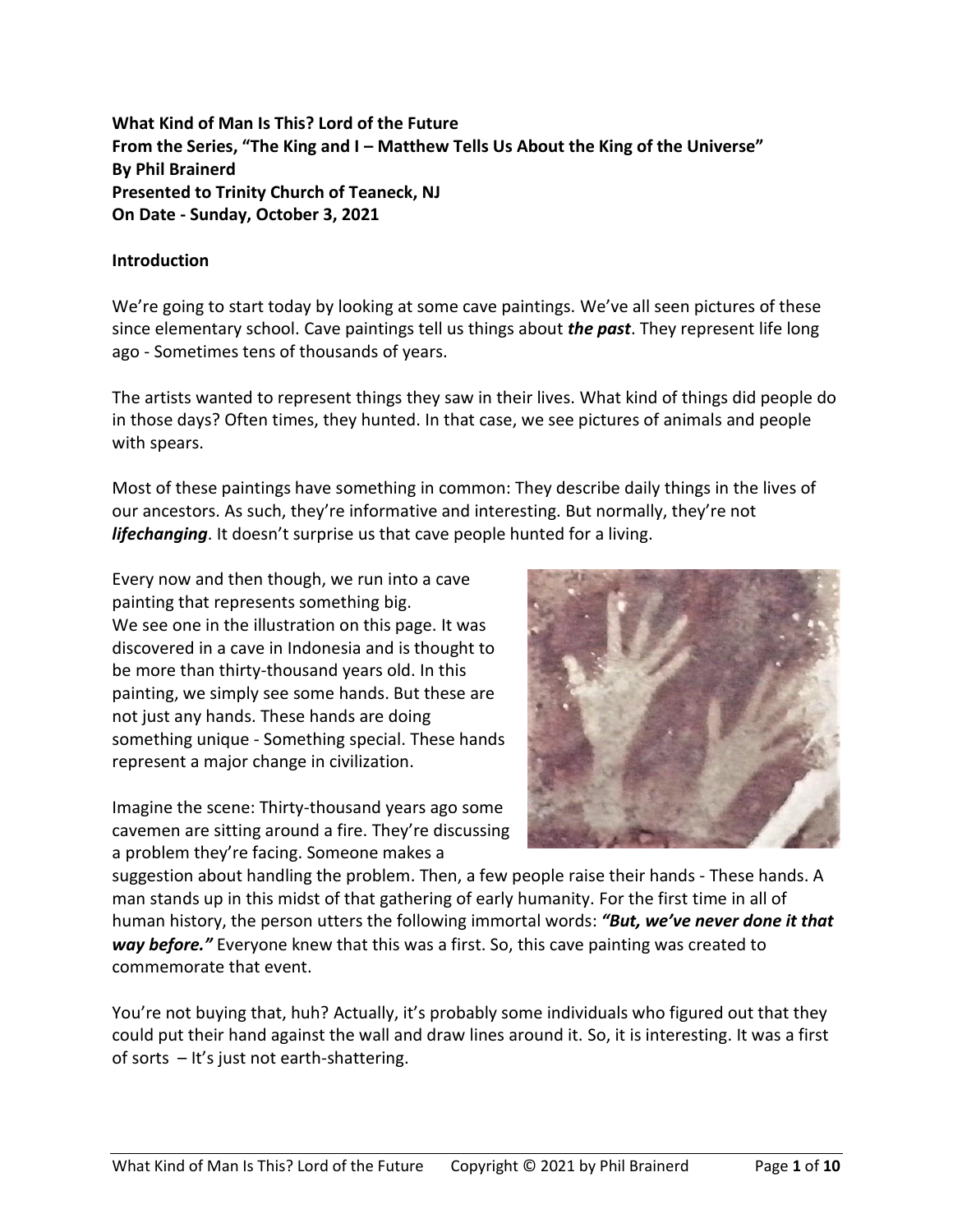"We've never done it that way before." In modern days, we hear those words quite often. They represent old thinking. Sometimes, old thinking is good. But sometimes, not so much. We're going to read a story today where old thinking was decidedly bad.

We're in our series, "The King and I – Matthew Tells Us About the King of the Universe." We're learning about Jesus by working our way through Matthew's book about his life. We're in a sub-series entitled, "What Kind of Man Is This?" Today, we're going to learn that Jesus is: "Lord of the Future." Let's read about it.

# **I. John's disciples have a question.**

The first thing we're going to see is that John's disciples have a question.

14 Then John's disciples came and asked him, "How is it that we and the Pharisees fast often, but your disciples do not fast?" (Mathew 9:14)

Let's recall the context. In our last session, Jesus called Matthew to follow him - And Matthew did. After accepting the invitation to follow Jesus, Matthew invited Jesus and his disciples to his home. Matthew, we learned was a tax collector. If someone chose to be a tax collector in those days, it's because it was a way to make a lot of money. Because of this, Matthew probably lived in a home that was comparatively expensive. When they arrived at his home, Matthew hosted a big dinner and invited all his friends. Matthew's circle of friends was made up of other tax collectors. Because most of the people at the party made good money, they could afford good food and drink, and lots of it - Maybe some music, too?

Also, at the party were some of the disciples of John the Baptist. Let's compare what John's followers saw at the party with the way that John the Baptist lived:

1 In those days John the Baptist came, preaching in the wilderness of Judea 4 John's clothes were made of camel's hair, and he had a leather belt around his waist. His food was locusts and wild honey. (Matthew 3:1, 4)

So we see that John the Baptist lived out in the wilderness. That means, he had no beautiful home. He wore clothes made out of camel's hair. In another place, Jesus tells us that this was not an expensive, comfortable outfit (Matthew 11:8). When John eats, he eats very simple fare. His protein comes from locusts, the only kosher insect. In other words, John ate bugs. There was no refrigeration in those days, so John and his friends had to hunt around every day for fresh bugs to eat.

Apparently, locusts don't taste all that good by themselves. John and others like him made the bugs edible by dipping them wild honey. Understand, if you were out in the wilderness you didn't go to the store and buy a jar of honey. This is not "Winnie the Pooh." You had to hunt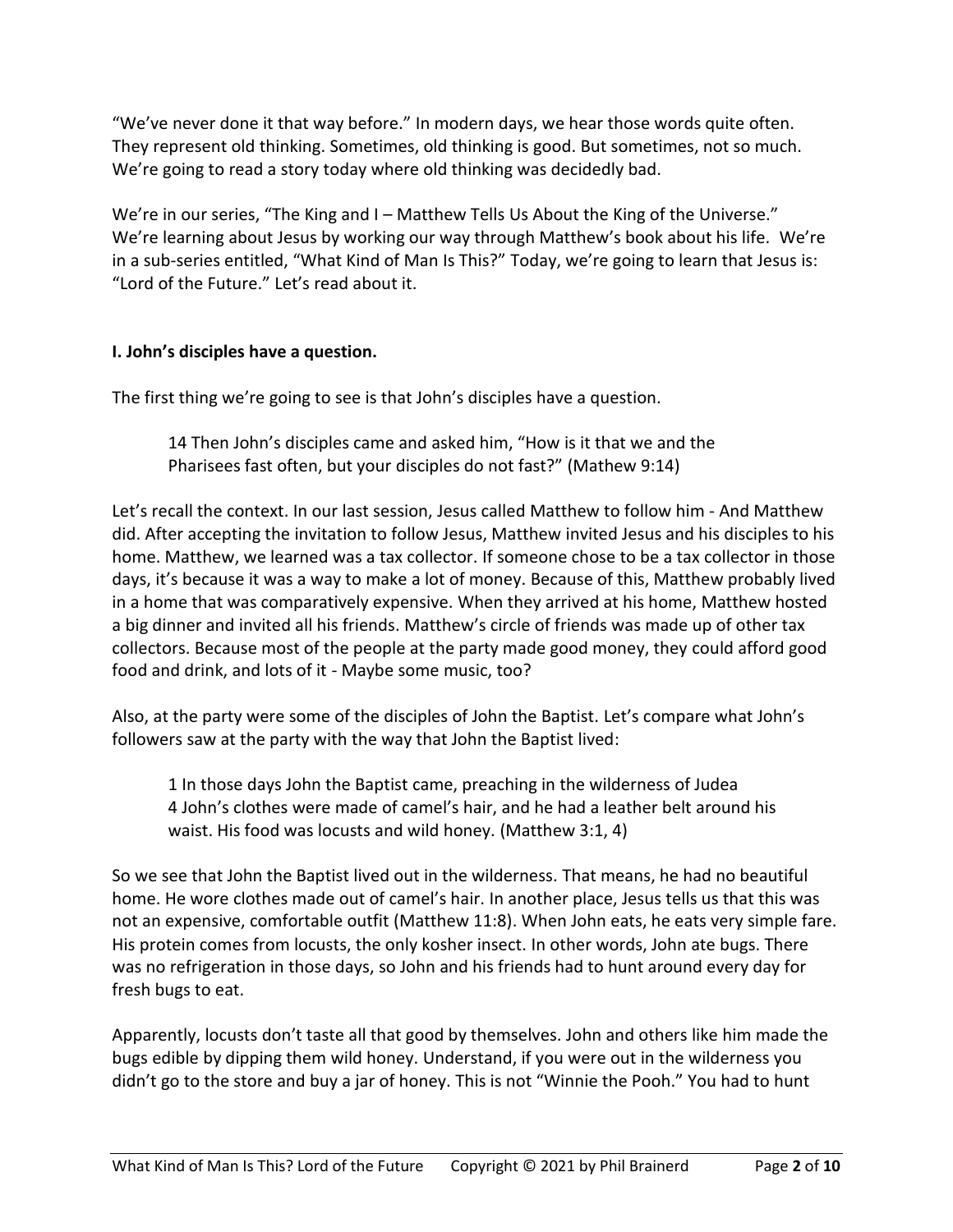around to find honey. Along the way, you probably had to shoo away some bees. If you didn't shoo them correctly, you might get bitten.

So, John:

- Lived outside in the wilderness.
- Wore cheap, not-terribly comfortable clothing
- And ate simple food that he had to search for every day.

If you were one of his followers, you likely did the same.

Because of this, we can assume that when John's followers looked at the party in Matthew's home, they had a "what's wrong with this picture" moment.

- Matthew lived in an expensive home.
- Matthew and his friends all wore expensive, comfortable clothing.
- They ate the best food available, and lots of it.

To make things even more interesting, John taught his disciples to fast. To fast, or course, is to give up eating for a while. Now, we know that Jesus had a lot of problems with the Pharisees. Likely, John did, too. But one thing the Pharisees and John had in common was fasting. All of this adds up to confusion for John's followers. So, they ask: "How is it that we and the Pharisees fast often, but your disciples do not fast? (Matthew 9:14)" Notice, not only do John's followers and the Pharisees fast, but they fast often. We're not sure about John's disciples, but many of the Pharisees would fast at least one or two days a week.

Jesus will give an answer to this question in three parts. Before we look at the answer, let's make a point: Jesus saw John's followers as legitimate. The Pharisees didn't like Jesus, and it showed when they asked questions. When they asked questions, most times they were not looking for answers. They were just trying to make Jesus trip up. John's followers, on the other hand were sincere. Because of that, Jesus will give them a friendly answer.

If Jesus didn't like these men, he could have started by embarrassing them. He could have started by asking the following question: "Before I answer that, tell me: Why do you fast?" If Jesus had done that, I'm suspicious that he would have received a lot of blank looks. At some point, someone would have had to admit something: "Come to think of it – we don't really know. We've just always fasted." In other words, "*We've always done things that way*."

From that point on, the men could have tried to guess at why they fasted. But instead of wasting time, and instead of embarrassing these sincere but uninformed men, Jesus gives them the answer they need. Again, the answer has three parts. Each part contains a picture.

- First, a groom and his wedding party.
- Next, an old garment that needs a patch.
- Finally, new wine and old wineskins.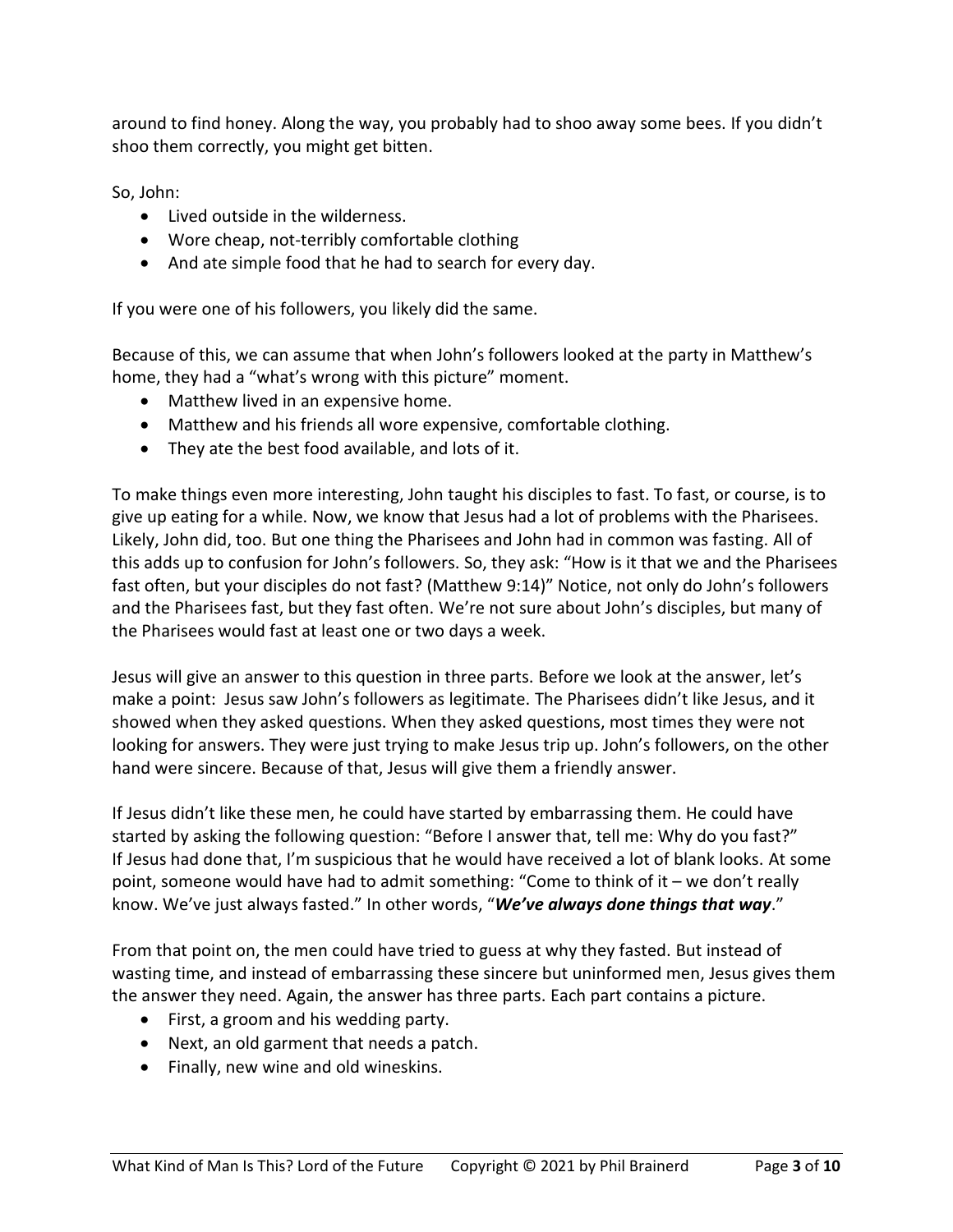## **Picture 1: A Groom and His Wedding Guests**

Let's take a look at these three pictures. First, we see a picture from a wedding: - A groom and his wedding guests.

15 Jesus answered, "How can the guests of the bridegroom mourn while he is with them? The time will come when the bridegroom will be taken from them; then they will fast. (Matthew 9:15)

I love weddings, don't you? They're beautiful. As a minister, it's even more of a joy because you get to stand up front with the couple. If the only things that happened at a typical wedding was the ceremony, weddings would still be wonderful. But as you know, there's often more. There's the celebration! There's music. There are festivities. And of course, there's food.

In the days of ancient Israel, here's how weddings worked: The bride and the groom became engaged. This involved a small ceremony. The groom had the responsibility of preparing a home for his new family. So, he went off. It might be a month. It might be several months. It might be longer. Along with preparing a home, the groom also prepared the wedding celebration. When it was time, the groom would grab some of his best friends and return for his bride.

After the engagement, the bride went back to her home. Her job was to wait. She was to be ready, because the groom could come at any time. All she had to do was to be ready

Remember, Jesus is talking to followers of John the Baptist, so he's creating an illustration tailor made for them. John told all his followers that his job was to prepare people for the arrival of the Messiah. Everyone in Israel waited for centuries for that day. And guess what? The Messiah came! And he was Jesus.

So, the time during which Jesus walked the earth could be compared to a wedding. Technically, it all should have been a big celebration. In actuality, Matthew was doing exactly what he should be doing. The Messiah came, so he celebrated with a big party!

So, what is Jesus saying to John's followers? *He's telling them that they're living in the past.* He's telling them that they haven't thought about what's happening around them. Jesus is the Messiah. Previously, the Messiah had not yet arrived. So, people acted in a certain way. Now, the Messiah is here. Things change when the Messiah is walking the earth.

But there's more. Jesus asked, "How can the guests of the bridegroom *mourn*…?" How can they mourn when he is with them? The guests of the bridegroom are his friends. Hopefully. In the real world, not always, but let's go with the idea for this illustration. So, if the bridegroom is there, his friends are happy. If the bridegroom is not there, his friends are something less than happy. The further the bridegroom, the more unhappy his friends become. - Until they mourn.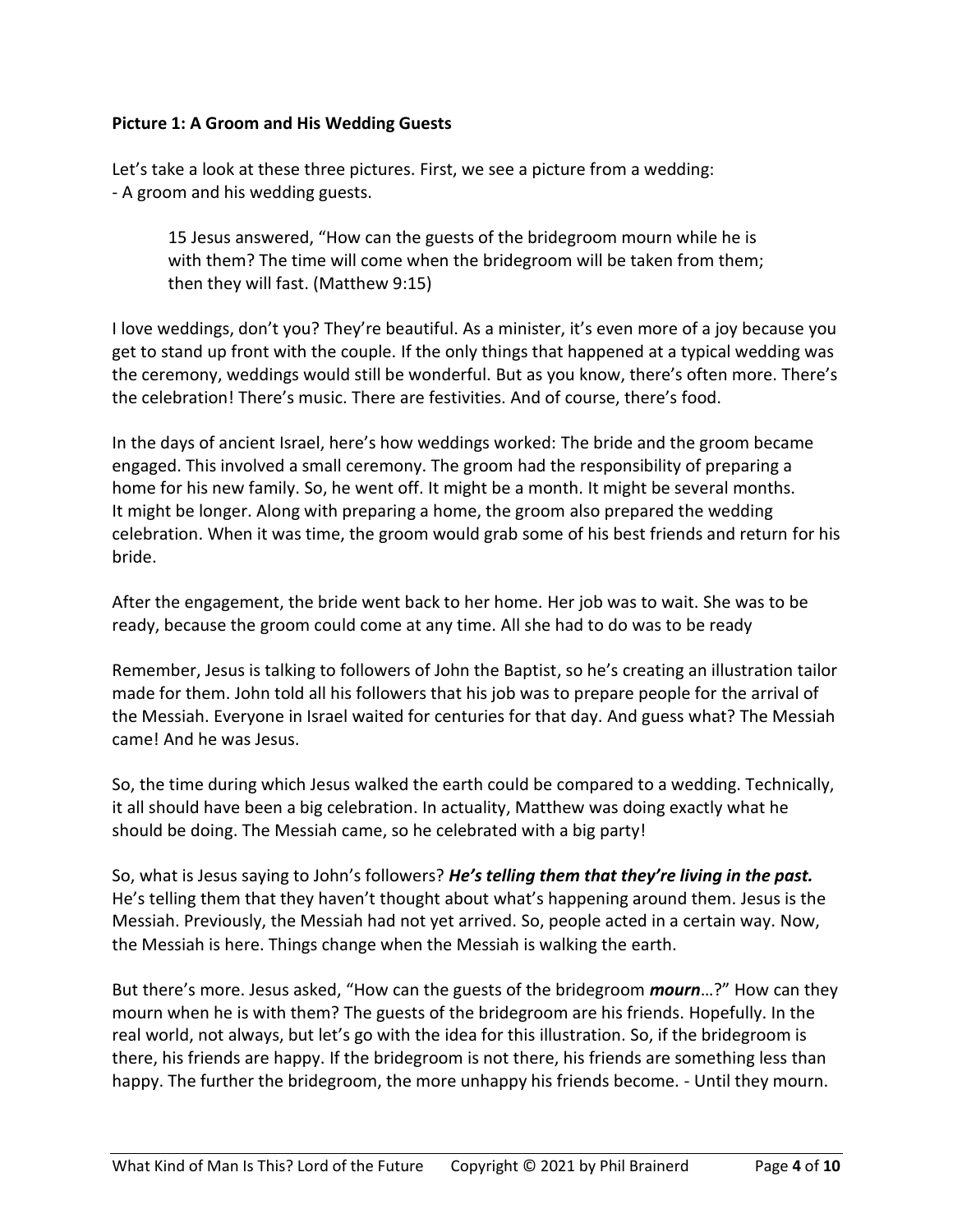So, the friends of the bridegroom want to be close to him - as close as possible.

# **Fasting**

So now we get to the original question about fasting. The proper way to word the question is not, "why *don't* you fast?" The proper question is, "Why *do* people fast?" And Jesus tells us, people fast, when they *mourn*.

There are many times recorded in the Bible when people fasted. But you know something? There is only one time in the Old Testament when people were clearly commanded to fast. That was the day of atonement. It was a very special day – one day a year, when Moses told the people to remember their sins. On that day, they were to fast - No food, and no water. They were also supposed to avoid any work. People were to spend an entire day remembering their sins. And for those who seek God, their sins cause them to mourn.

Why? The prophet Isaiah tells us:

… your iniquities have separated you from your God… (Isaiah 59:2)

So, once a year, Moses commanded the people to remember their sin. Sin causes separation from God. Because of that, godly people mourn. And because they mourn, they fast. As an act of grace, the last activity on the day of Atonement was to sacrifice a lamb for the sins of the people. Then, the people could return to their normal lives. Because their sins were forgiven, they could draw close to God again.

At other times, people mourned because they were in danger of some kind. Queen Esther called upon the people of Israel to fast when she learned that they were about to be wiped out. At another time, the prophet Daniel fasted when he learned that the sin of Israel was going to get them into trouble.

So, fasting is appropriate on some occasions. But, something bad happened along the way. Groups like the Pharisees forgot why people should fast. They forgot because they didn't understand their own sin. They didn't understand that they should be mourning over their sin. So, to them, fasting became a way to show off. They showed off to other people. Perhaps they thought they were showing off to God. This made their fasting worthless.

The followers of John were different. They were sincere followers of God, but they were misinformed. They didn't realize that something new had arrived. The words, "We always did it that way before" didn't cut it. Jesus was warning them to wake up - The Messiah was right there! And, he was going to forgive their sins. So, they could be close to him without any activities like fasting.

On the other hand, this wonderful situation would not last forever.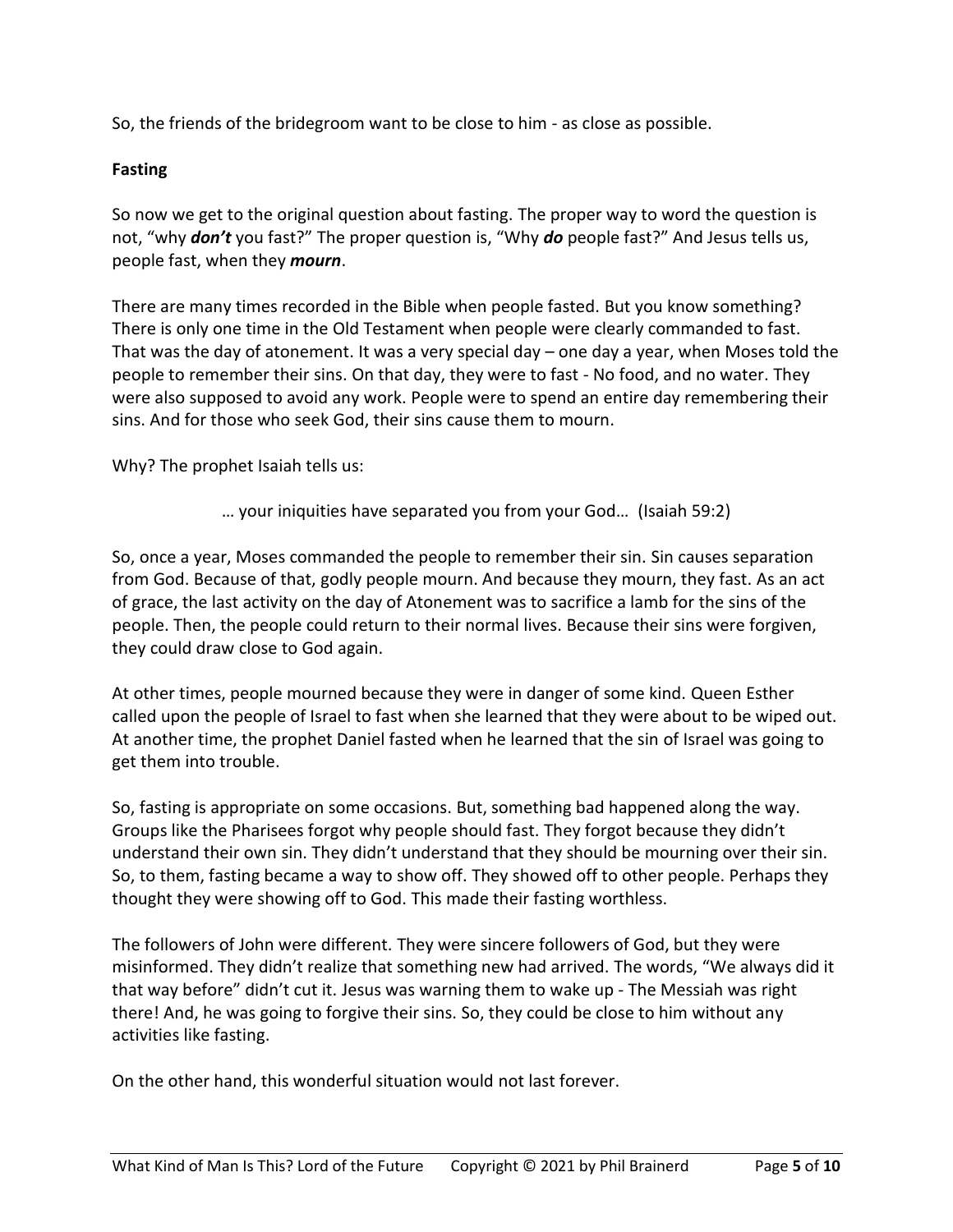The time will come when the bridegroom will be taken from them; then they will fast. (Matthew 9:15)

Imagine that you're attending a wedding. It's beautiful. There's food and celebration. You're having a wonderful time celebrating with the happy couple.

But then, you hear banging on the door. The door opens, and soldiers in riot gear come storming in. They grab the Groom and haul him away. I think there could be some tears if that happened. And that's what happened with Jesus.

Jesus, after suffering and dying, rose again. He went up to his kingdom and told us he would return someday. But in the meantime, it feels like he is distant. And our sin feels close. And sometimes, we're in danger. And so, we may sometimes fast. Not to show off to others or to show off to God, but because we sincerely mourn over our sin. We mourn over our sin and the effect it has on our lives and on our world. And we fast because it helps to draw close to God at times when he feels distant.

So, the followers of John asked why Jesus and his followers didn't fast. Jesus answered with the first picture: A bridegroom and his guests. Jesus told them that fasting had to do with mourning. Mourning is what you do when you are far from God. There's a hint here. God is close to those men. Why? Because Jesus, the Messiah is God.

Something very different was happening, and Jesus wanted John's followers to know it.

But Jesus has more to share. Let's look at the second picture.

#### **An Old Garment That Needs a Patch**

Jesus painted a picture of an old garment that needs a patch. Let's read about that:

16 "No one sews a patch of unshrunk cloth on an old garment, for the patch will pull away from the garment, making the tear worse. (Matthew 9:16)

In our modern world, most people own more than one outfit. In the days of ancient Israel, most folks were happy if they had one. You had one outfit, so you had to take care of it. If you were lucky, you might start with a new outfit. But over time, your garment gets old.

So, let's say you tripped and fell, and you got a tear in your outfit. You pulled out the needle and thread, and you tried to fix it. If the tear was really bad, you might need a patch.

But now, you have a problem. The materials of that day tended to shrink. So, if you started with a patch made from new material, eventually, it would shrink, too. And you have a worse tear than when you started.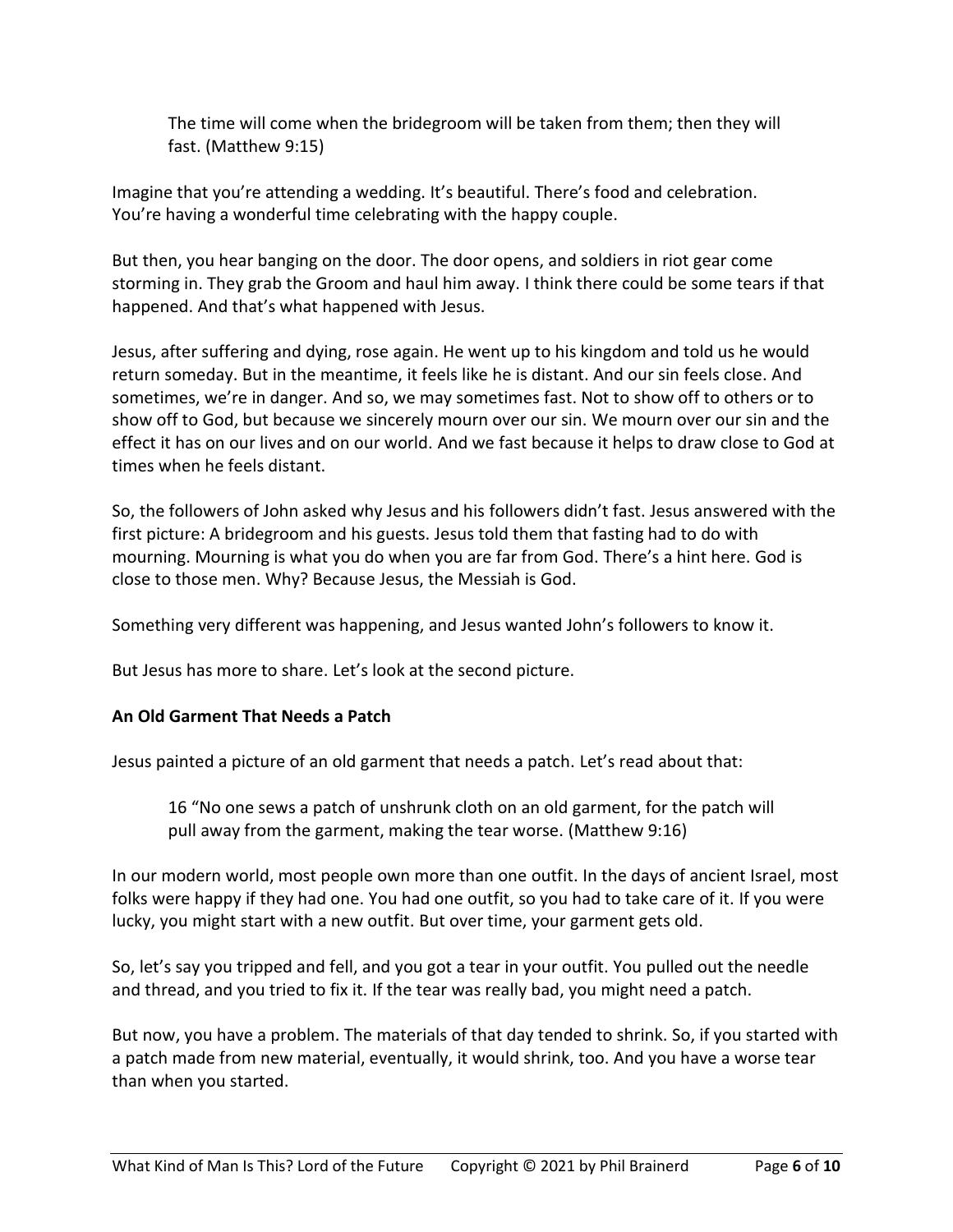Apparently, this was common knowledge in those days. Jesus didn't have much explaining to do.

Notice, Jesus is using the word, "old". The implication is, there is "old" and "new." If you try to mix them, bad things happen.

What does this have to do with fasting? Fasting was just one instance of things going wrong. The Pharisees had all kinds of traditions that perverted the teachings of the Scriptures. Previously, Jesus was very clear about his mission. He was not getting rid of old things *that were correct*.

17 "Do not think that I have come to abolish the Law or the Prophets; I have not come to abolish them but to fulfill them. (Mathew 5:17)

So, Jesus isn't telling his followers to throw out everything that's old. Just the opposite -. He's telling them to make sure they understand the original mission of Israel. They were the people who would teach the world about God. And following God has nothing to do with the bad traditions of the Pharisees. Later, the apostle Paul explained this to his friends who lived in Rome:

Brothers and sisters, my heart's desire and prayer to God for the Israelites is that they may be saved. 2 For I can testify about them that they are zealous for God, but their zeal is not based on knowledge. 3 Since they did not know the righteousness of God and sought to establish their own, they did not submit to God's righteousness. 4 Christ is the culmination of the law so that there may be righteousness for everyone who believes. (Romans 10:1-4)

Paul was sad for his fellow Israelites. They were zealous, he said, but they weren't doing things the right way. They were trying to create their own righteousness by their works. So, when they fasted, they thought they were doing it to create their own righteousness. Paul says, "no!" Something new has arrived. "Christ is the culmination of the law."

I often remind people of what Paul said in the book of Ephesians:

For it is by grace you have been saved, through faith—and this is not from yourselves, it is the gift of God— 9 not by works, so that no one can boast. (Ephesians 2:8-9)

So, Jesus is saying, you must work to understand the truth that God gave in the past. You must then understand what God is doing in the present. Then, you have something to carry into the future. If you mix old, unscriptural traditions with the truth of the Word, you're going to have a mess. Everything will be torn apart. So, if you're going to fast, make sure you understand why.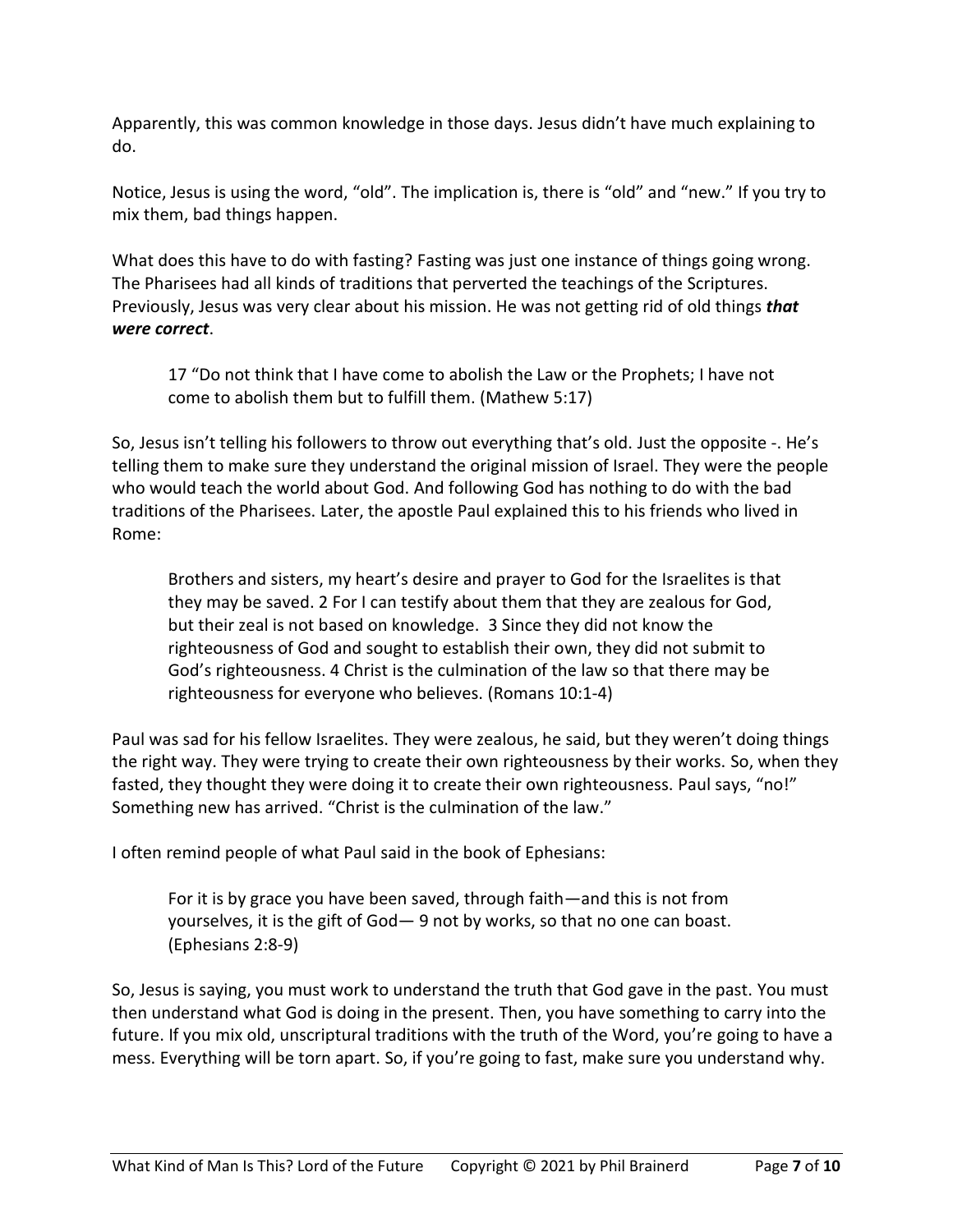To drive this home even further, Jesus gives us one more picture: A picture of wineskins.

### **Picture Three: New wine and old wineskins.**

Neither do people pour new wine into old wineskins. If they do, the skins will burst; the wine will run out and the wineskins will be ruined. No, they pour new wine into new wineskins, and both are preserved." (Matthew 9:17)

In the old days, there were two ways to store wine. You could put it into jars. That was great if you didn't have to move the jars, but jars were heavy. If you had to travel with the wine, the best way store it was to use wineskins.

New wine produces gases because it's still fermenting. So, you want to put it into something that's going to stretch - Something like a new bag made out of fresh leather.

Leather bags were expensive, so it would be tempting to try to re-use the leather bag once the wine was finished. But by then, the leather got hard. Because the bag couldn't stretch anymore, putting fresh wine into an old bag would result in an explosion. You would lose both the bag and the wine, again, both of which were very expensive. If you want to reuse a leather bag, maybe you can do so with water? Just not wine.

So, once again, Jesus is warning John's followers (and his own) to make sure they understand what's going on. Mixing human traditions with the truth of the Scriptures will get you into a mess.

#### **III. What does this mean for us today?**

Now that we understand what was going on, let's ask: What does this mean for us today? As always, it means lot of things. But let's center on a few. I think most of all we have to ask: *Do we understand what we're doing?*

John's disciples were very sincere, but when you really get down to it, they didn't know what they were doing. They were fasting, which is a hard thing to do. But they didn't know why they were doing it.

The Pharisees fasted. In their case, their motives were totally wrong. So, fasting became one of many things that caused them to be misled. They thought they were earning righteousness. In fact, they were moving further from God every day they lived.

How about us? Let's use an easy example. A few years back, our church refurbished the sanctuary. That included painting the walls and installing new carpets. We had to move a lot of things out before we started and then put them back when we were finished. When we were putting things back, one of the items was a "Christian Flag."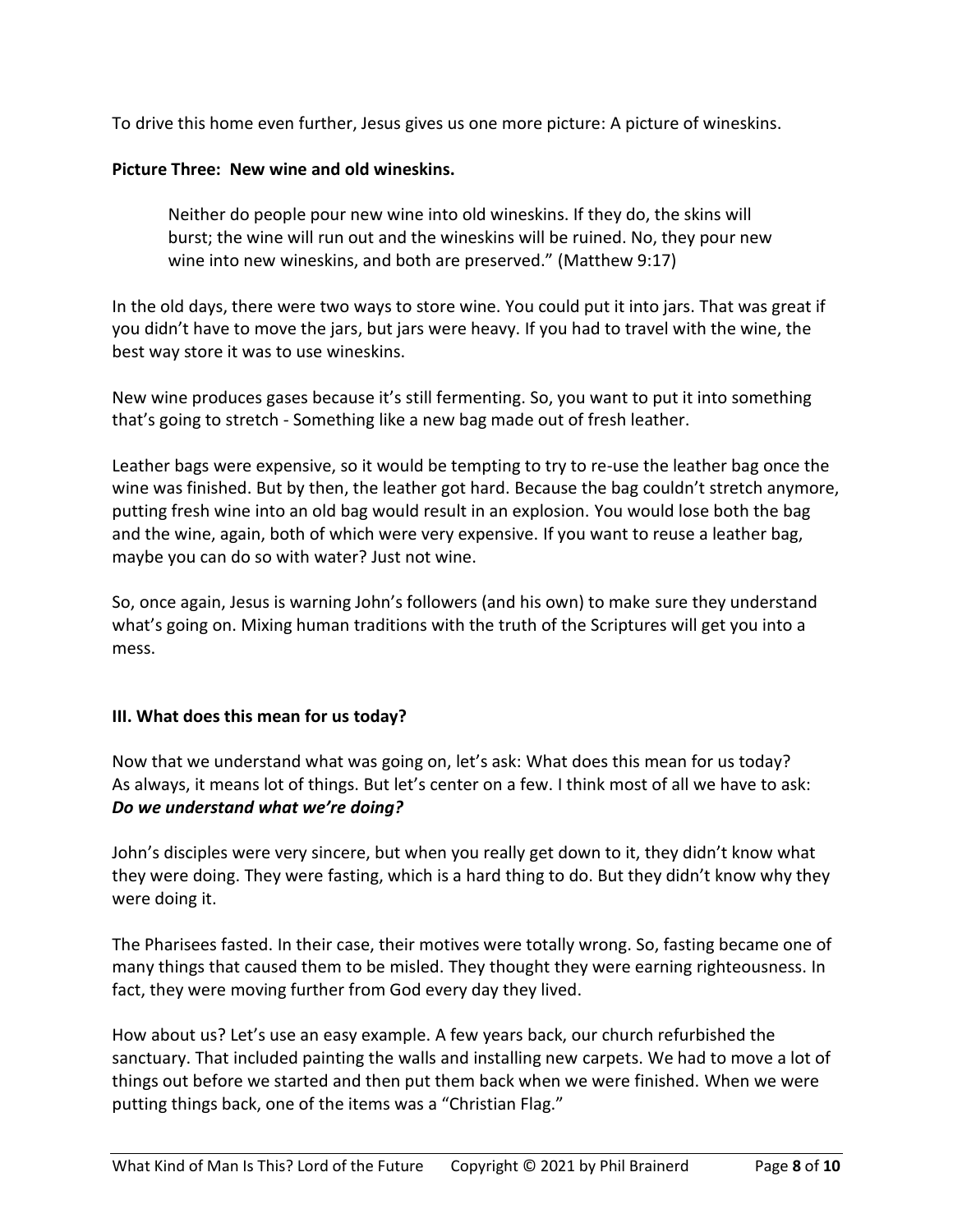Now, being a minister with some training in church history, I knew why some people might want a Christian flag. However, when I asked around, no one else knew why we had one. Let's just say for now that we didn't need one in our church, so I suggested we put it into storage rather than put it back on display. One person raised their hand and said, "But we've always had it. Will people get upset if we don't put it back?" I said, "Let's find out."

It's been more than five years, and no one has complained. That's a good example of "We always did it that way." Here was something prominently displayed in the sanctuary that added nothing to our worship service.

We could move on to all kinds of things that would be more controversial. However, the list could get very long. So let's do this: We'll run into these things as we work our way through the Scripture. When we do, let's just call them "Wineskin Stuff". For, now, let's say that we need to be constantly aware of why we're doing things.

Let's pull this all together.

## **Conclusion**

The words, "We've never done it that way" don't cut it in the  $21<sup>st</sup>$  century. We must understand the truth of God that we learn in the Scriptures. The truth that God gave us in the past. We must be aware of our present world. We must apply the ancient truths to the lives of people today.

We must be willing to look at every detail of our ministry. And we must be ruthless in removing things that don't have any purpose - No matter how good they make us feel.

We must understand the past. We must apply it to the present. We must remove anything that doesn't fit. Then, and only then will be able to move with confidence into the future.

Why do we want to move into the future? Because our Lord Jesus Christ is Lord of the future.